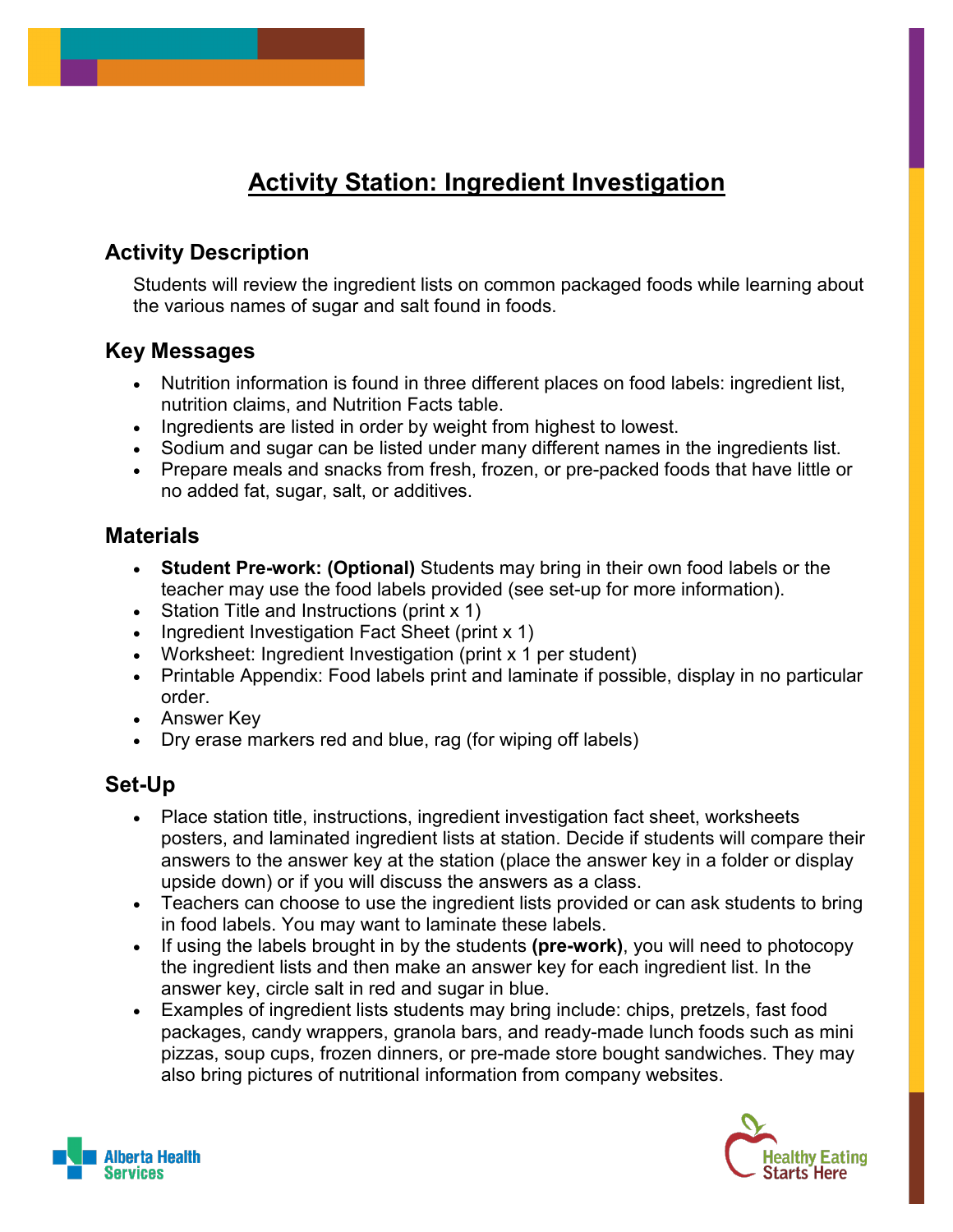• Students will fill out their worksheet at the station.

#### **Answer Key for Worksheet**

*Health Canada is improving food labels. The labels in this module reflect products in the marketplace as of August 2019.* 

**Sugar** is highlighted in **blue**. **Sodium** is highlighted in red.

| <b>Buttery Microwave</b> | 100% WHOLE GRAIN POPPING CORN, PALM OIL (CONTAINS            |
|--------------------------|--------------------------------------------------------------|
| Popcorn                  | TBHQ, CITRIC ACID), SALT, POTASSIUM CHLORIDE,                |
|                          | NATURAL AND ARTIFICIAL BUTTER FLAVOUR, BUTTER,               |
|                          | COLOUR (ANNATTO, TURMERIC, PAPRIKA).                         |
|                          | <b>CONTAINS MILK.</b>                                        |
| <b>Chicken Nuggets</b>   | BONELESS SKINLESS CHICKEN BREAST MEAT, WATER,                |
|                          | 100% VEGETABLE OIL (CANOLA OIL, CORN OIL, SOYBEAN            |
|                          | OIL, HYDROGENATED SOYBEAN OIL [TBHQ], CITRIC ACID,           |
|                          | DIMETHYLPOLYSILOXANE), WHEAT FLOUR, YELLOW CORN              |
|                          | FLOUR, MODIFIED CORN STARCH, RICE STARCH, SALT,              |
|                          | <b>BAKING POWDER, SEASONING (WHEAT STARCH, YEAST</b>         |
|                          | EXTRACT, SALT, NATURAL FLAVOUR, SAFFLOWER OIL,               |
|                          | <b>DEXTROSE, CITRIC ACID, ROSEMARY), SPICES, CANOLA</b>      |
|                          | OIL, SODIUM ALUMINUM PHOSPHATE, DEXTROSE, WHEAT              |
|                          | <b>STARCH, CORN STARCH</b>                                   |
|                          | <b>CONTAINS WHEAT.</b>                                       |
| <b>Chocolate Chip</b>    | GRANOLA (ROLLED OATS, ROLLED WHOLE WHEAT, BROWN              |
| Granola Bar              | <b>SUGAR, BARLEY FLAKES, SUNFLOWER OIL, INULIN, HONEY,</b>   |
|                          | NATURAL FLAVOUR, MODIFIED MILK INGREDIENTS),                 |
|                          | <b>GLUCOSE, CHOCOLATE CHIPS (SUGAR, CHOCOLATE</b>            |
|                          | LIQUOR, COCOA BUTTER, SOY LECITHIN, <b>SALT</b> , VANILLIN), |
|                          | WHOLE GRAIN BROWN RICE CRISPS (WHOLE GRAIN BROWN             |
|                          | RICE FLOUR, SUGAR, BARLEY MALT, SALT, MIXED                  |
|                          | TOCOPHEROLS, GLYCERIN, SHORTENING (CANOLA OIL,               |
|                          | MODIFIED PALM AND PALM KERNEL OILS), BROWN SUGAR,            |
|                          | SORBITOL, INULIN, <b>SALT</b> , NATURAL AND ARTIFICIAL       |
|                          | FLAVOUR, SOY LECITHIN, BHT (PRESERVATIVE).                   |
|                          | CONTAINS OAT, WHEAT, BARLEY, MILK, AND SOY                   |
|                          | <b>INGREDIENTS.</b>                                          |
| <b>Glazed Cinnamon</b>   | <b>CINNAMON ROLL:</b>                                        |
| <b>Bun</b>               | ENRICHED WHEAT FLOUR, WATER, SHORTENING (PALM OIL,           |
|                          | MODIFIED PALM OIL, WITH TBHQ AS PRESERVATIVE),               |



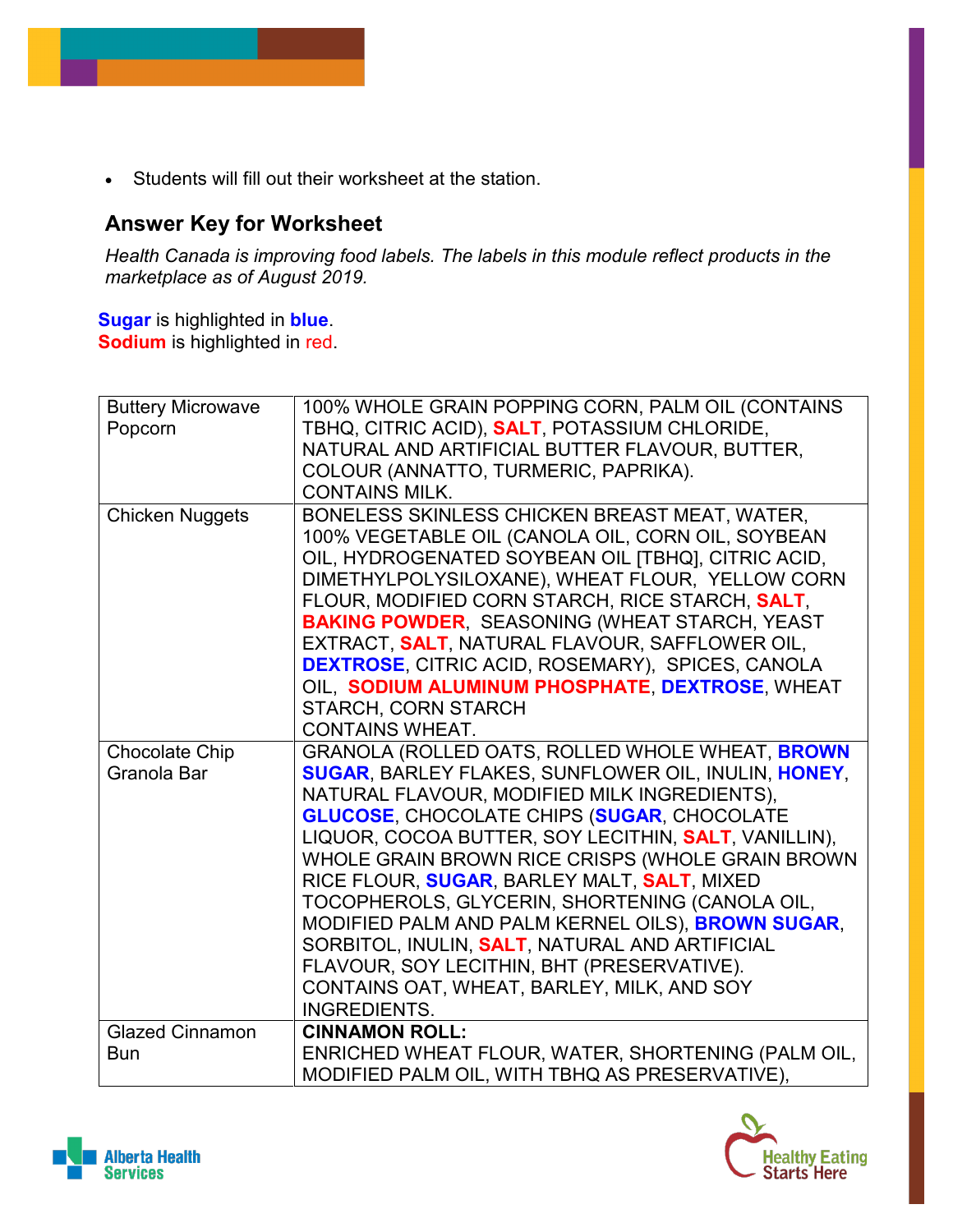|                                      | YEAST, CORN STARCH, SUGAR, CINNAMON, WHEY POWDER<br>(MILK), WHEAT GLUTEN, LEAVENING (SODIUM ACID<br>PYROPHOSPHATE, SODIUM BICARBONATE), SKIM MILK<br>POWDER, EMULSIFIERS (MONO AND DIGLYCERIDES WITH<br>BHT AND CITRIC ACID AS PRESERVATIVES, SODIUM<br><b>STEAROYL-2-LACTYLATE, DIACETYL TARTARIC ACID ESTER</b><br>OF MONO AND DIGLYCERIDES], POTATO FLOUR, SALT,<br>CORN FLOUR, SOYBEAN FLOUR, DEXTROSE, VEGETABLE<br>OIL (CANOLA OIL AND/OR SOYBEAN OIL, WITH TBHQ AS<br>PRESERVATIVE), SILICON DIOXIDE (FREE FLOW AGENT),<br>ASCORBIC ACID, ARTIFICIAL FLAVOUR, COLOUR (YELLOW<br>#5 AND #6), L-CYSTEINE HYDROCHLORIDE, TRICALCIUM<br>PHOSPHATE, GUAR GUM, ENZYMES (AMYLASE, XYLANASE,<br>WHEAT FLOUR, <b>SALT</b> , DEXTRIN), SUNFLOWER OIL.<br><b>GLAZE:</b> |
|--------------------------------------|---------------------------------------------------------------------------------------------------------------------------------------------------------------------------------------------------------------------------------------------------------------------------------------------------------------------------------------------------------------------------------------------------------------------------------------------------------------------------------------------------------------------------------------------------------------------------------------------------------------------------------------------------------------------------------------------------------------------------------------------------------------------|
|                                      | <b>SUGAR, WATER, GUAR GUM, MODIFIED POTATO STARCH,</b><br>POTASSIUM SORBATE (PRESERVATIVE), CITRIC ACID (PH<br>CONTROL) AGAR, XANTHAN GUM.                                                                                                                                                                                                                                                                                                                                                                                                                                                                                                                                                                                                                          |
| Hot Hot Chicken<br>Noodle Cup        | <b>NOODLE:</b><br>ENRICHED WHEAT FLOUR, PALM OIL, MODIFIED STARCH,<br><b>SUGAR, SALT, GUAR GUM, GARLIC POWDER.</b><br><b>VEGETABLES:</b><br>TEXTURED SOY PROTEIN, DEHYDRATED CABBAGE,<br>DEHYDRATED GREEN ONION, DEHYDRATED CARROTS,<br>FREEZE DRIED CORN, FREEZE DRIED PEAS.<br><b>SOUP BASE:</b><br>ARTIFICIAL CHICKEN FLAVOUR, SALT, MONOSODIUM<br><b>GLUTAMATE, SUGAR, SOY SAUCE POWDER (SOYBEANS,</b><br><b>SALT, WHEAT), YEAST EXTRACT POWDER (DRIED BREAD</b><br>YEAST, WATER), DISODIUM INOSINATE AND DISODIUM<br><b>GUANYLATE, PAPRIKA EXTRACT, WHITE PEPPER POWDER,</b><br>DRIED LEEK, CARAMEL.<br>CONTAINS WHEAT, SOY.                                                                                                                                   |
| Ready-Bake Frozen<br>Pepperoni Pizza | <b>CRUST:</b><br>WHEAT FLOUR, WATER, EXTRA-VIRGIN OLIVE OIL, <b>SALT</b> ,<br><b>SUGAR, YEAST, MALTED BARLEY FLOUR).</b><br><b>TOPPING:</b><br>MOZZARELLA CHEESE (MILK, BACTERIAL CULTURES, SALT,<br>MICROBIAL ENZYMES, CELLULOSE), SAUCE (WATER,<br>TOMATO PASTE, BASIL, EXTRA-VIRGIN OLIVE OIL, GARLIC<br>PURÉE, SALT, SUGAR, OREGANO, VINEGAR, THYME,<br>SPICES, SOY OIL), PEPPERONI (PORK, SALT, SPICES,                                                                                                                                                                                                                                                                                                                                                        |



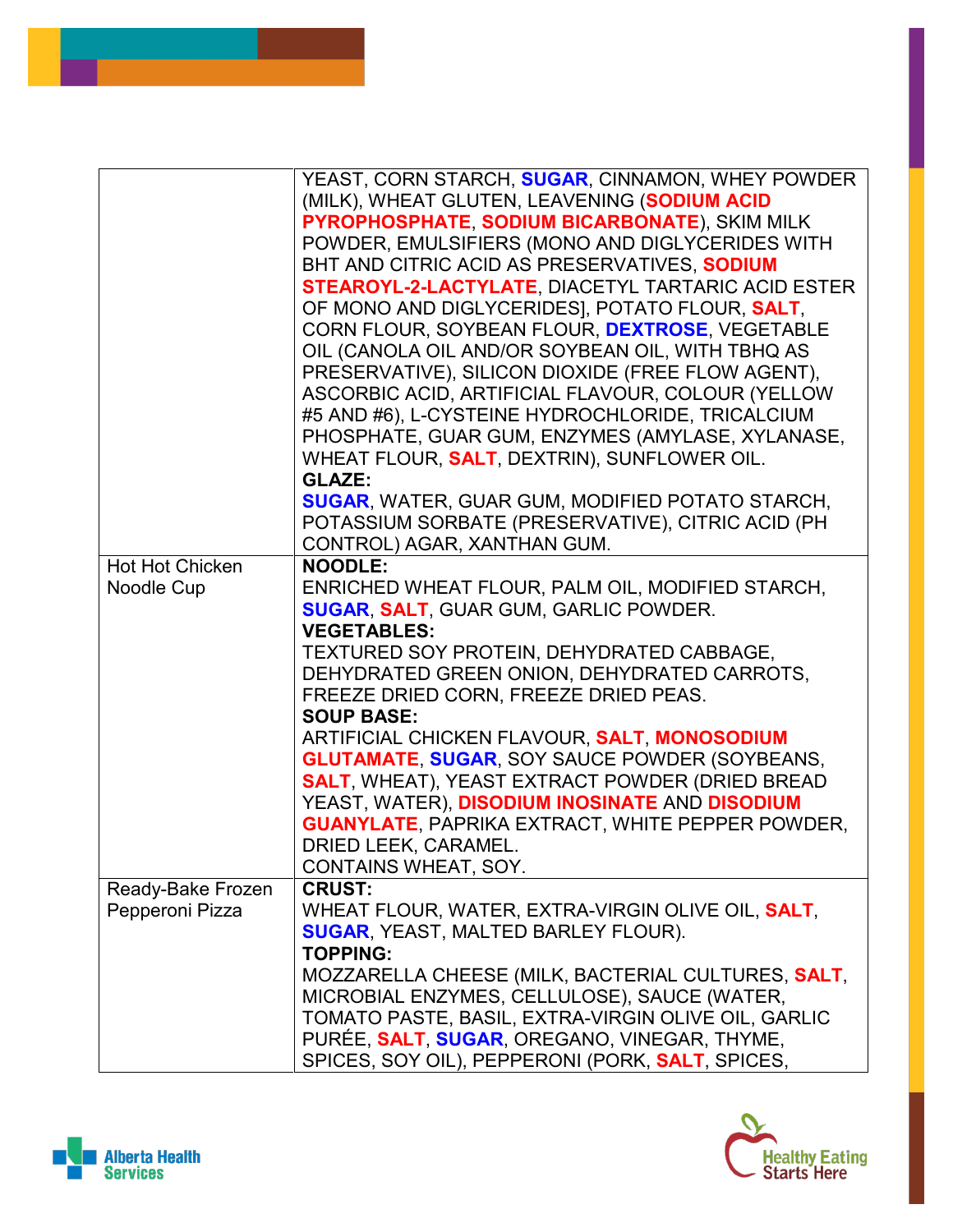|                     | [MUSTARD], DEXTROSE, LACTIC ACID STARTER CULTURE,             |
|---------------------|---------------------------------------------------------------|
|                     | FLAVOURS, SODIUM ASCORBATE, GARLIC POWDER,                    |
|                     | <b>SODIUM NITRITE, PORK STOCK, CITRIC ACID), EXTRA-VIRGIN</b> |
|                     | OLIVE OIL, DEHYDRATED PARSLEY.                                |
|                     | <b>CONTAINS WHEAT.</b>                                        |
| The Original Potato | SPECIALLY SELECTED POTATOES, VEGETABLE OIL, SALT.             |
| Chips               |                                                               |
| Vegetable Beef      | BEEF BROTH (WATER, BEEF STOCK), CARROTS, POTATOES,            |
| <b>Canned Soup</b>  | SEASONED BEEF, BARLEY, GREEN BEANS, FLAVOUR, CORN,            |
|                     | PEAS, MODIFIED CORN STARCH, YEAST EXTRACT, SUGAR,             |
|                     | <b>SALT, MONOSODIUM GLUTAMATE, WHEAT FLOUR, ONION</b>         |
|                     | POWDER, HYDROLYZED PROTEIN (SOY, CORN, WHEAT),                |
|                     | CARAMEL, PARSLEY FLAKES, DEHYDRATED GARLIC.                   |

1. In what order are ingredients listed?

Ingredients are listed in order of weight, beginning with the ingredient that weighs the most and ending with the ingredient that weighs the least. This means that a food contains *more* of the ingredients found at the beginning of the list, and *less* of the ingredients at the end of the list.

- 2. List all the names which mean sodium that you can find on the ingredient lists: Examples: Salt, Baking Powder, Sodium Aluminum Phosphate, Sea Salt, Sodium Acid Pyrophosphate, Sodium Bicarbonate, Sodium Stearoyl-2-Lactylate, Monosodium Glutamate, Disodium Inosinate, Disodium Guanylate, Sodium Ascorbate, Sodium Nitrite.
- 3. List all the names which mean sugar that you can find on the ingredient lists: Examples: Dextrose, Brown Sugar, Honey, Glucose, Sugar. Health Canada is improving food labels. The labels in this module reflect products in the marketplace as of August 2019. The improved label, when in place will group sugar-based ingredients in brackets, after the name '*Sugars*.'
- 4. Without using the ingredient list, where else on a food package can you find nutrition information to help you make healthier choices?

The Nutrition Facts table provides information on the nutrient amounts in foods. It also helps you to compare products and make healthier food choices.

- 5. How do you tell if there is a little or a lot of a nutrient in a food? The % Daily Value (DV) on the Nutrition Facts label can help you decide if there is a little or a lot of a nutrient in a food.
	- Foods with 5 % or less % DV of a nutrient have **a little.**
	- Foods with 15 % or more % DV of a nutrient have **a lot.**



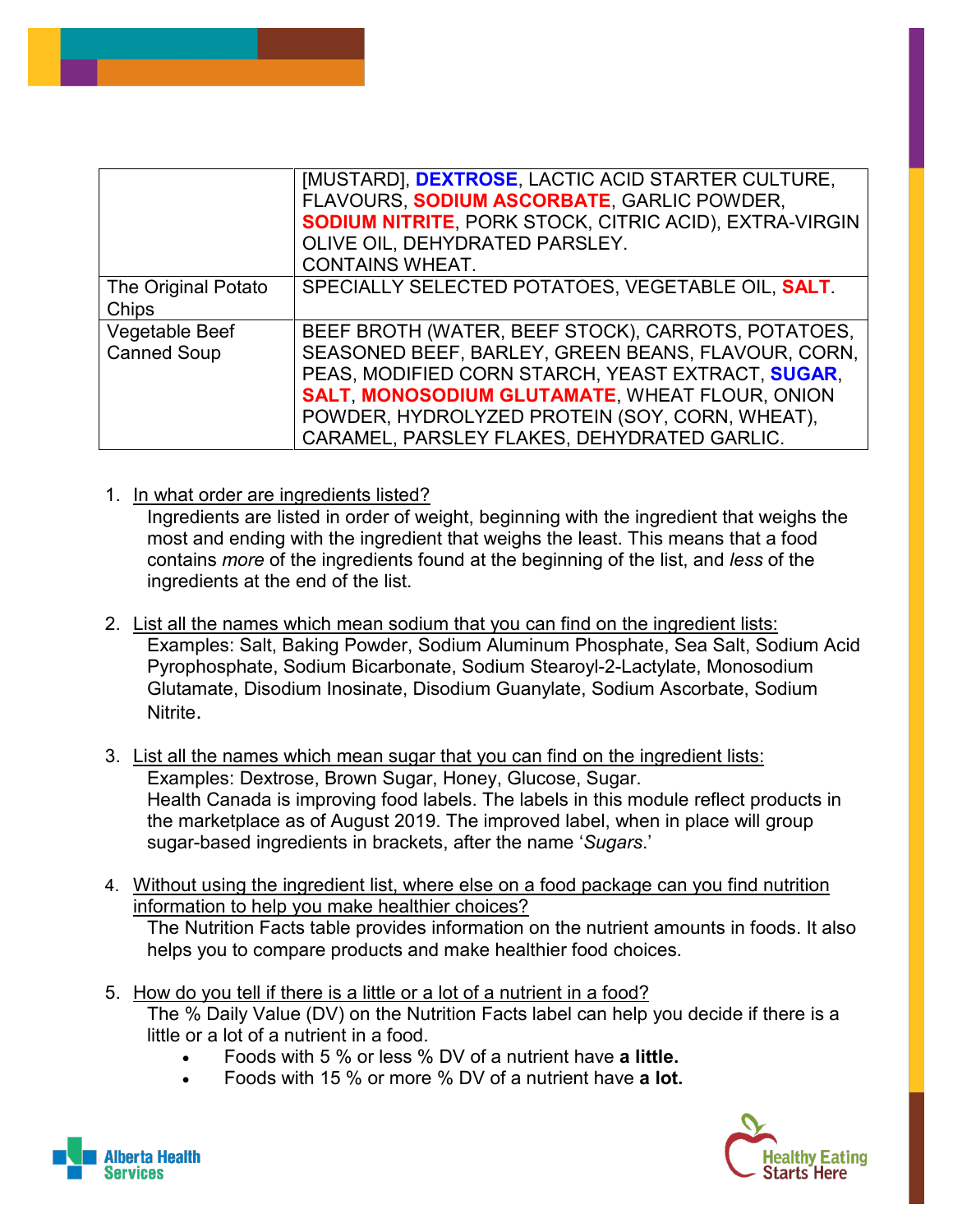#### **Appendix: Ingredient Investigation –**

*Health Canada is improving food labels. The labels in this module reflect products in the marketplace as of August 2019.* 

#### **Sample Ingredient Lists**

9 Ingredient Lists Provided:

- Buttery Microwave Popcorn
- Chicken Nuggets
- Chocolate Chip Granola Bar
- Vegetable Beef Canned Soup
- Cinnamon Bun
- Hot Hot Chicken Instant Noodle Cup
- Ready-Bake Frozen Pepperoni Pizza
- The Original Potato Chips
- Granola Bar A and B



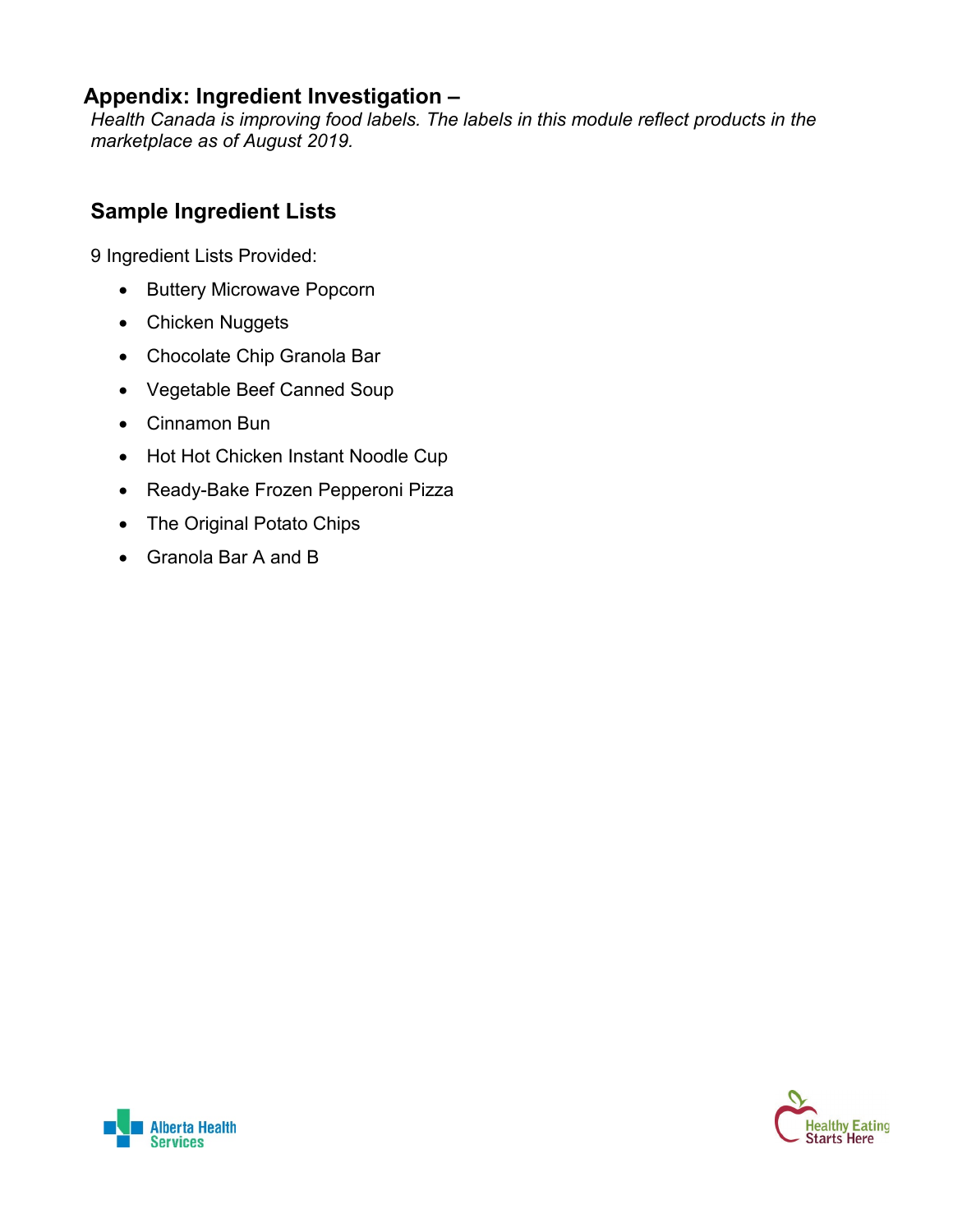## **Buttery Microwave Popcorn**

| <b>Nutrition Facts</b><br>Per $7.5$ cups popped $(50 g)$ |     |               |               |  |
|----------------------------------------------------------|-----|---------------|---------------|--|
| Amount                                                   |     |               | % Daily Value |  |
| <b>Calories 270</b>                                      |     |               |               |  |
| <b>Fat</b> 16 g                                          |     |               | 25%           |  |
| Saturated 8 g                                            |     |               | 40 %          |  |
| + Trans 0 g                                              |     |               |               |  |
| Cholesterol 0 mg                                         |     |               |               |  |
| Sodium 250 mg                                            |     |               | 10 $\%$       |  |
| Carbohydrate 28 g                                        |     |               | 9 %           |  |
| Fibre 6 g                                                |     |               | $24\%$        |  |
| Sugars 0 g                                               |     |               |               |  |
| Protein 4 g                                              |     |               |               |  |
| Vitamin A                                                |     | 0 % Vitamin C | $0\%$         |  |
| Calcium                                                  | 0 % | Iron          | 6 %           |  |



#### INGREDIENTS

100% WHOLE GRAIN POPPING CORN, PALM OIL (CONTAINS TBHQ, CITRIC ACID), SALT, POTASSIUM CHLORIDE, NATURAL AND ARTIFICIAL BUTTER FLAVOUR, BUTTER, COLOUR (ANNATTO, TURMERIC, PAPRIKA).

CONTAINS MILK.



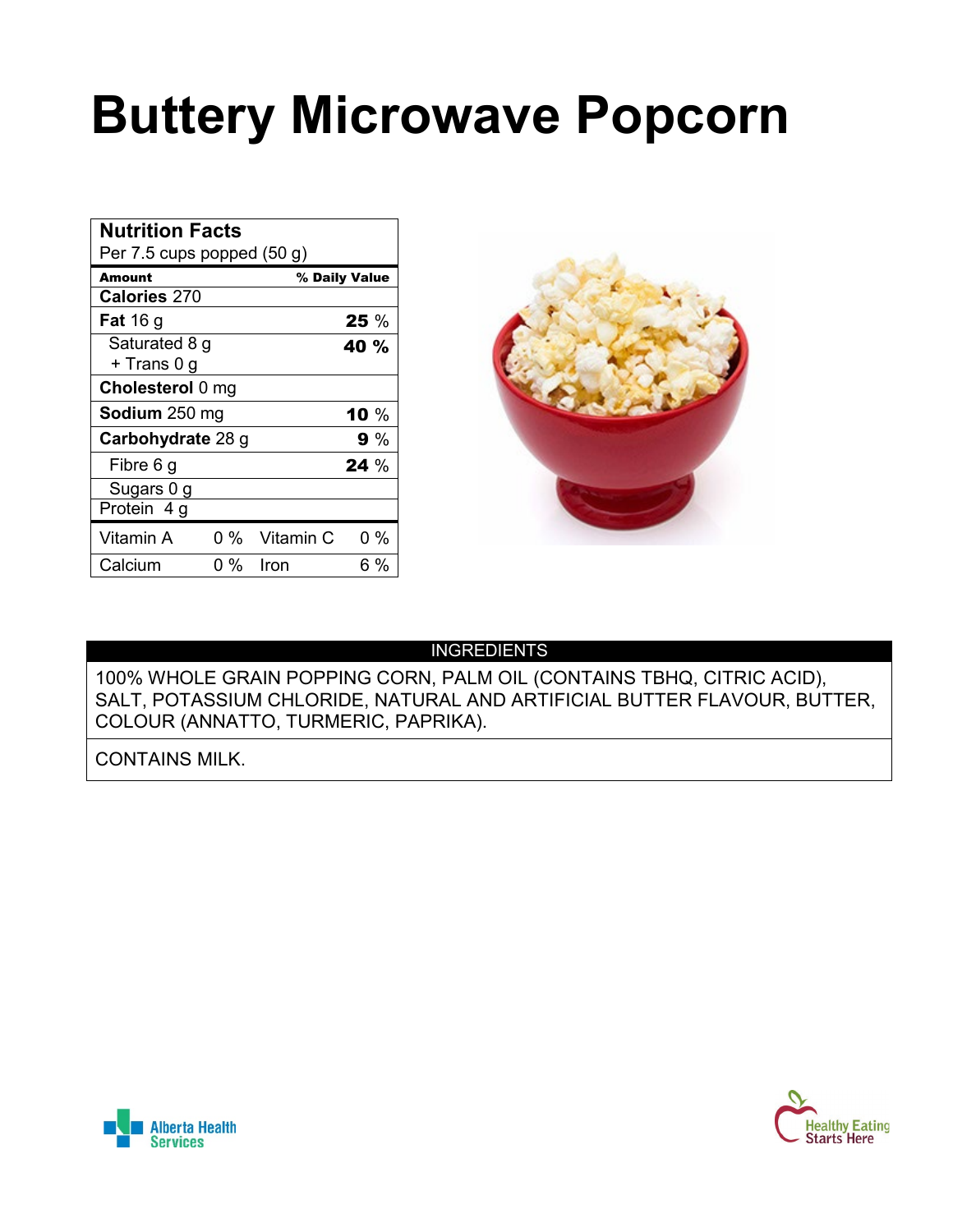## **Chicken Nuggets**

| <b>Nutrition Facts</b><br>Per 4 nuggets (67 g) |     |           |               |
|------------------------------------------------|-----|-----------|---------------|
| Amount                                         |     |           | % Daily Value |
| <b>Calories 180</b>                            |     |           |               |
| <b>Fat</b> 12 g                                |     |           | 18 $%$        |
| Saturated 2 g<br>+ Trans 0 g                   |     |           | 10%           |
| Cholesterol 30 mg                              |     |           |               |
| Sodium 330 mg                                  |     |           | <b>14</b> $%$ |
| Carbohydrate 11 g                              |     |           | 4 %           |
| Fibre 1 g                                      |     |           | 4 %           |
| Sugars 0 g                                     |     |           |               |
| Protein 10 g                                   |     |           |               |
| Vitamin A                                      | 0 % | Vitamin C | $0\%$         |
| Calcium                                        | 0 % | Iron      | 4 %           |



#### INGREDIENTS

**CHICKEN:**

BONELESS SKINLESS CHICKEN BREAST MEAT, WATER, 100% VEGETABLE OIL (CANOLA OIL, CORN OIL, SOYBEAN OIL, HYDROGENATED SOYBEAN OIL [TBHQ], CITRIC ACID, DIMETHYLPOLYSILOXANE), WHEAT FLOUR, YELLOW CORN FLOUR, MODIFIED CORN STARCH, RICE STARCH, SALT, BAKING POWDER, SEASONING (WHEAT STARCH, YEAST EXTRACT, SALT, NATURAL FLAVOUR, SAFFLOWER OIL, DEXTROSE, CITRIC ACID, ROSEMARY), SPICES, CANOLA OIL, SODIUM ALUMINUM PHOSPHATE, DEXTROSE, WHEAT STARCH, CORN STARCH.

CONTAINS WHEAT.



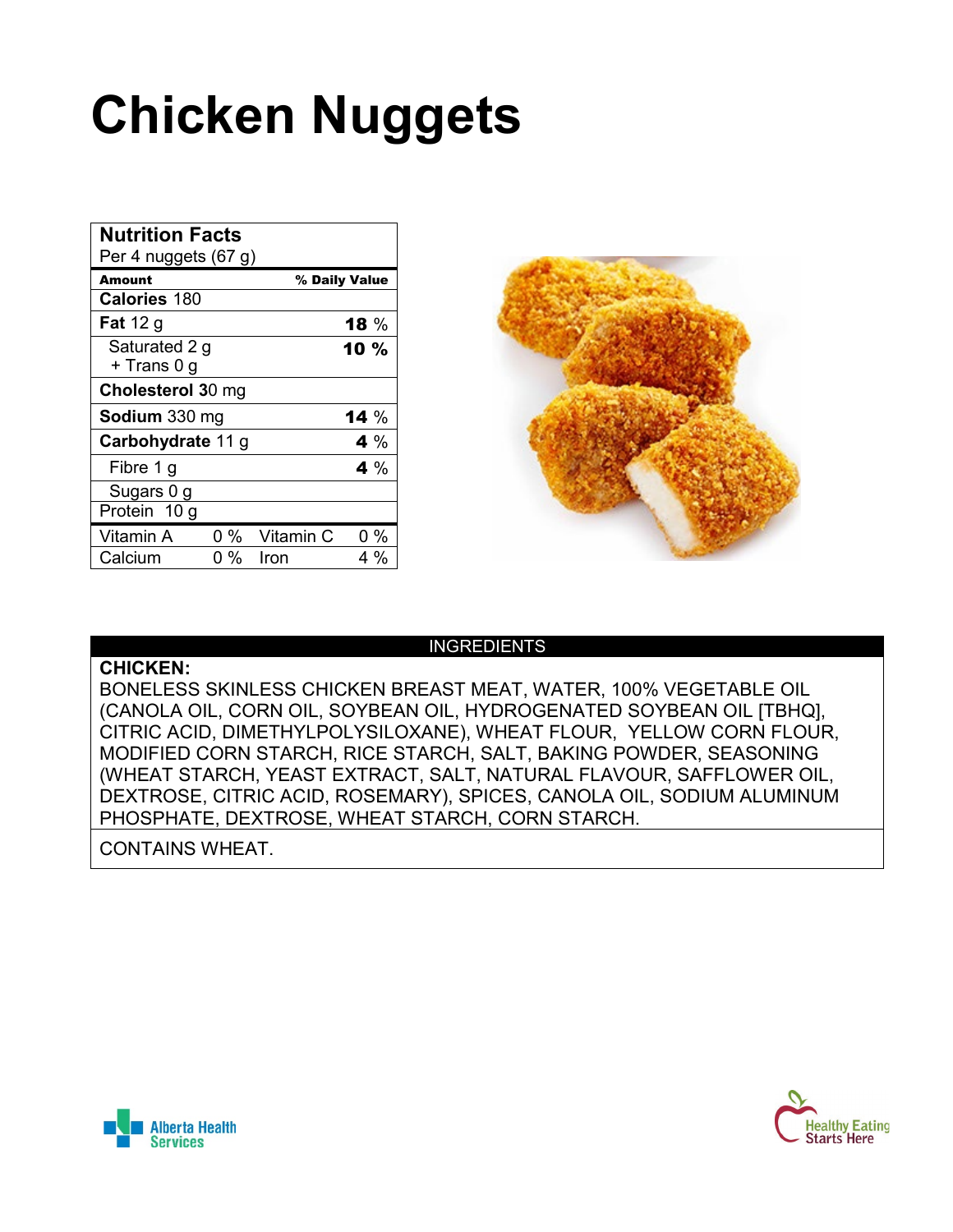## **Chocolate Chip Granola Bar**

| <b>Nutrition Facts</b><br>Per 1 bar (26 g) |     |                   |     |
|--------------------------------------------|-----|-------------------|-----|
| <b>Amount</b>                              |     | % Daily Value     |     |
| <b>Calories 110</b>                        |     |                   |     |
| <b>Fat</b> $3g$                            |     |                   | 5 % |
| Saturated 1 g                              |     |                   | 5 % |
| + Trans 0 g                                |     |                   |     |
| Cholesterol 0 mg                           |     |                   |     |
| Sodium 60 mg                               |     |                   | 3%  |
| Carbohydrate 19 g                          |     |                   | 6 % |
| Fibre 2 g                                  |     |                   | 8 % |
| Sugars 5 g                                 |     |                   |     |
| Protein 1 g                                |     |                   |     |
| Vitamin A                                  |     | 0 % Vitamin C 0 % |     |
| Calcium                                    | 0 % | Iron              | 4 % |



#### INGREDIENTS

GRANOLA (ROLLED OATS, ROLLED WHOLE WHEAT, BROWN SUGAR, BARLEY FLAKES, SUNFLOWER OIL, INULIN, HONEY, NATURAL FLAVOUR, MODIFIED MILK INGREDIENTS), GLUCOSE, CHOCOLATE CHIPS (SUGAR, CHOCOLATE LIQUOR, COCOA BUTTER, SOY LECITHIN, SALT, VANILLIN), WHOLE GRAIN BROWN RICE CRISPS (WHOLE GRAIN BROWN RICE FLOUR, SUGAR, BARLEY MALT, SALT, MIXED TOCOPHEROLS), GLYCERIN, SHORTENING (CANOLA OIL, MODIFIED PALM AND PALM KERNEL OILS), BROWN SUGAR, SORBITOL, INULIN, SALT, NATURAL AND ARTIFICIAL FLAVOUR, SOY LECITHIN, BHT (PRESERVATIVE).

CONTAINS OAT, WHEAT, BARLEY, MILK, AND SOY INGREDIENTS.



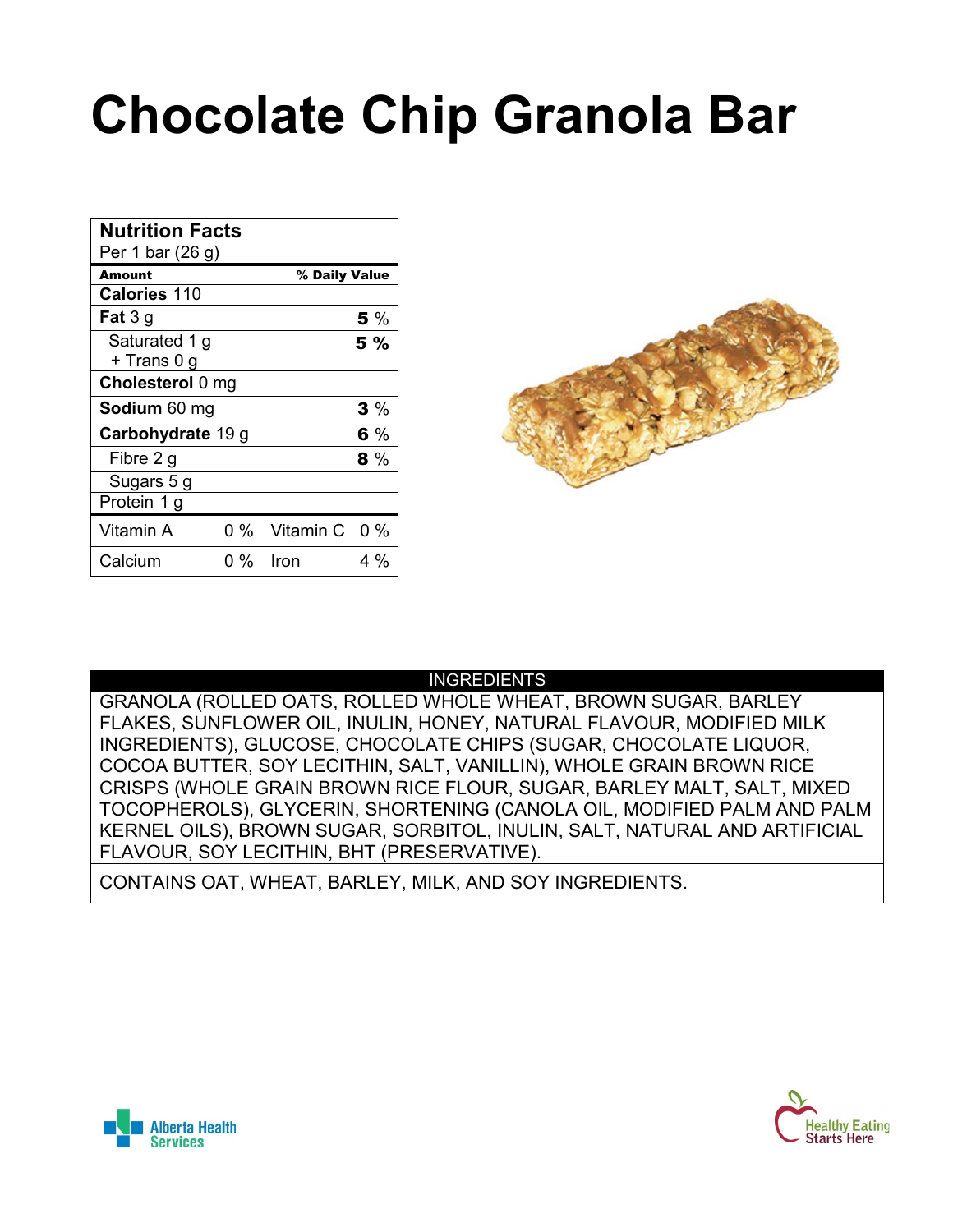### **Vegetable Beef Canned Soup**

| <b>Nutrition Facts</b><br>Per 1 cup (250 ml) |       |                    |               |
|----------------------------------------------|-------|--------------------|---------------|
| <b>Amount</b>                                |       |                    | % Daily Value |
| <b>Calories 110</b>                          |       |                    |               |
| <b>Fat</b> 0.5 g                             |       |                    | 1 %           |
| Saturated 0.3 g                              |       |                    | 1 %           |
| + Trans 0 g                                  |       |                    |               |
| Cholesterol 5 mg                             |       |                    |               |
| <b>Sodium</b> 790 mg                         |       |                    | 33 %          |
| Carbohydrate 19 g                            |       |                    | 6%            |
| Fibre 2 g                                    |       |                    | 8 %           |
| Sugars 3 g                                   |       |                    |               |
| Protein 7 g                                  |       |                    |               |
| Vitamin A                                    |       | 10 % Vitamin C 2 % |               |
| Calcium                                      | $2\%$ | Iron               | 4 %           |



#### INGREDIENTS

BEEF BROTH (WATER, BEEF STOCK), CARROTS, POTATOES, SEASONED BEEF, BARLEY, GREEN BEANS, FLAVOUR, CORN, PEAS, MODIFIED CORN STARCH, YEAST EXTRACT, SUGAR, SALT, MONOSODIUM GLUTAMATE, WHEAT FLOUR, ONION POWDER, HYDROLYZED PROTEIN (SOY, CORN, WHEAT), CARAMEL, PARSLEY FLAKES, DEHYDRATED GARLIC.



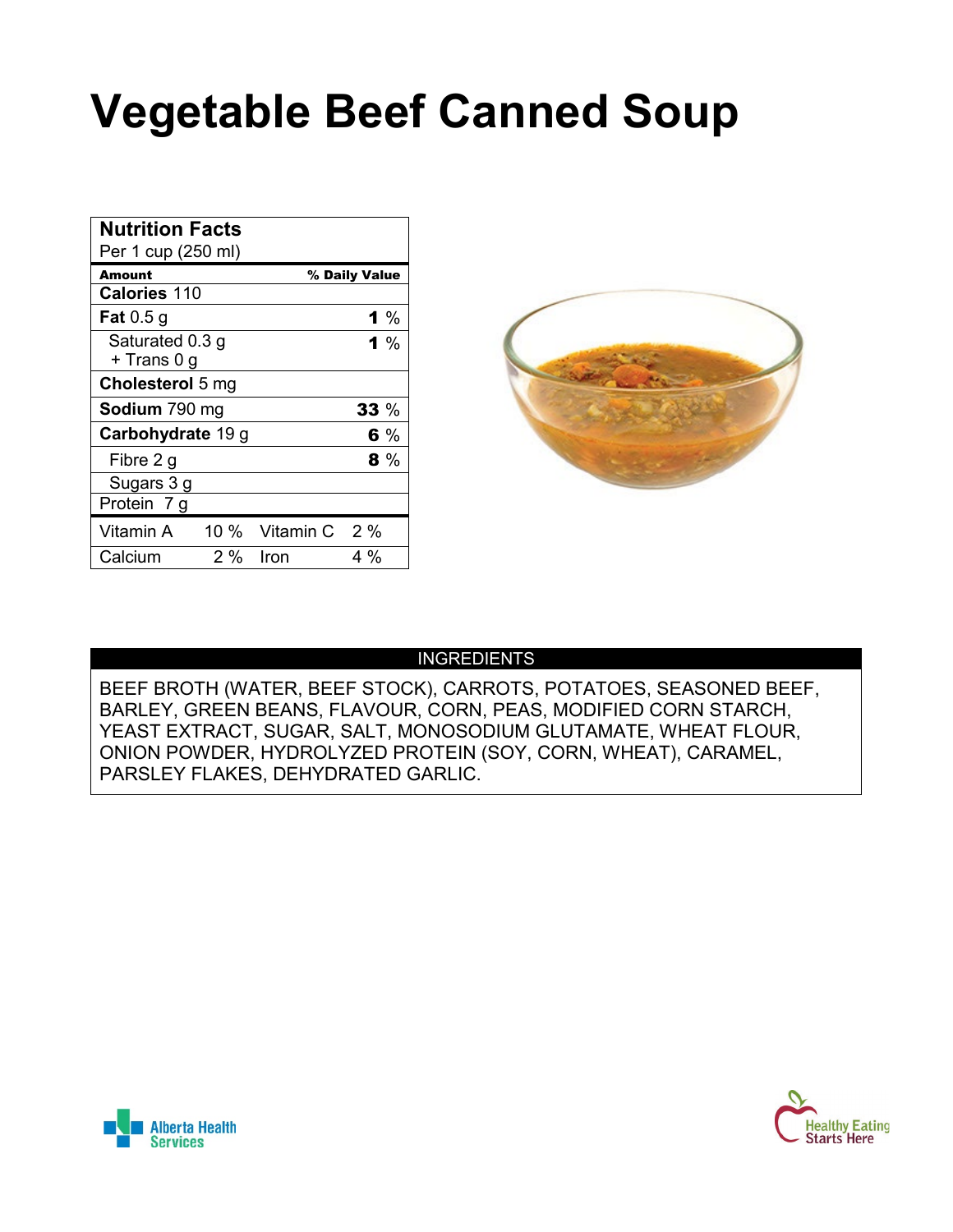## **Glazed Cinnamon Bun**

| <b>Nutrition Facts</b><br>Per 1 bun (105 g) |     |               |               |
|---------------------------------------------|-----|---------------|---------------|
| Amount                                      |     |               | % Daily Value |
| <b>Calories 410</b>                         |     |               |               |
| <b>Fat</b> 22 $g$                           |     |               | 34%           |
| Saturated 11 g                              |     |               | 55 %          |
| + Trans 0 g                                 |     |               |               |
| Cholesterol 0 mg                            |     |               |               |
| <b>Sodium</b> 340 mg                        |     |               | 14 $%$        |
| Carbohydrate 49 g                           |     |               | 16 %          |
| Fibre 2 g                                   |     |               | 8 %           |
| Sugars 14 g                                 |     |               |               |
| Protein 4 g                                 |     |               |               |
| Vitamin A                                   | 0 % | Vitamin C 0 % |               |
| Calcium                                     | 0 % | Iron          | 0 %           |



#### INGREDIENTS

**CINNAMON ROLL:**

ENRICHED WHEAT FLOUR, WATER, SHORTENING (PALM OIL, MODIFIED PALM OIL, WITH TBHQ AS PRESERVATIVE), YEAST, CORN STARCH, SUGAR, CINNAMON, WHEY POWDER (MILK), WHEAT GLUTEN, LEAVENING (SODIUM ACID PYROPHOSPHATE, SODIUM BICARBONATE), SKIM MILK POWDER, EMULSIFIERS [MONO AND DIGLYCERIDES (WITH BHT AND CITRIC ACID AS PRESERVATIVES), SODIUM STEAROYL-2-LACTYLATE, DIACETYL TARTARIC ACID ESTER OF MONO AND DIGLYCERIDES], POTATO FLOUR, SALT, CORN FLOUR, SOYBEAN FLOUR, DEXTROSE, VEGETABLE OIL (CANOLA OIL AND/OR SOYBEAN OIL, WITH TBHQ AS PRESERVATIVE), SILICON DIOXIDE (FREE FLOW AGENT), ASCORBIC ACID, ARTIFICIAL FLAVOUR, COLOUR (YELLOW #5 AND #6), L-CYSTEINE HYDROCHLORIDE, TRICALCIUM PHOSPHATE, GUAR GUM, ENZYMES (AMYLASE, XYLANASE, WHEAT FLOUR, SALT, DEXTRIN), SUNFLOWER OIL. **GLAZE:**

SUGAR, WATER, GUAR GUM, MODIFIED POTATO STARCH, POTASSIUM SORBATE (PRESERVATIVE), CITRIC ACID (PH CONTROL) AGAR, XANTHAN GUM.



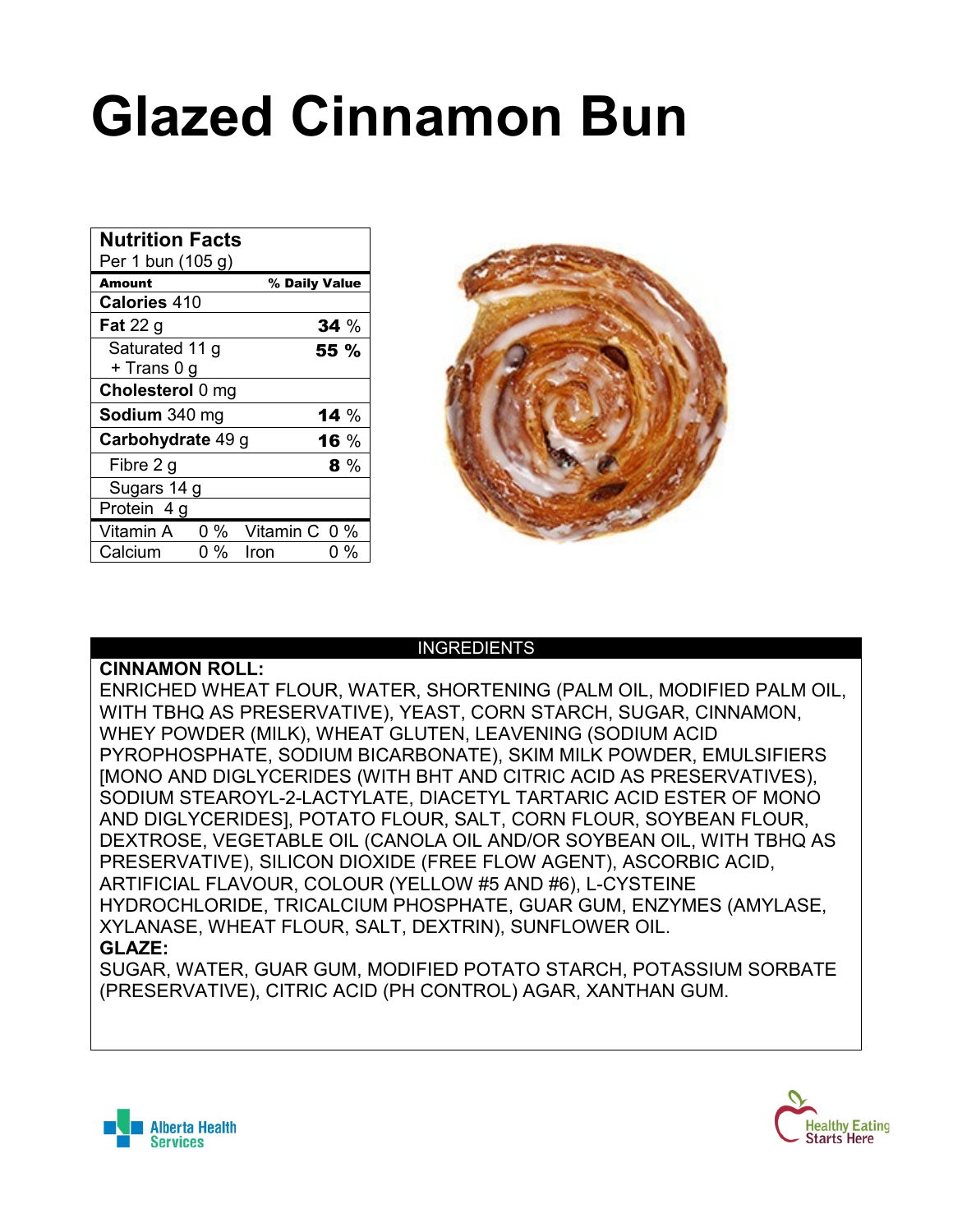## **Hot Hot Chicken Instant Noodle Cup**

| <b>Nutrition Facts</b><br>Per 1 container (64 g) |    |           |               |
|--------------------------------------------------|----|-----------|---------------|
| Amount                                           |    |           | % Daily Value |
| <b>Calories 280</b>                              |    |           |               |
| <b>Fat</b> 10 g                                  |    |           | 15 $%$        |
| Saturated 5 g                                    |    |           | $25 \%$       |
| + Trans 0 g                                      |    |           |               |
| Cholesterol 0 mg                                 |    |           |               |
| Sodium 740 mg                                    |    |           | 31%           |
| Carbohydrate 42 g                                |    |           | 14 $%$        |
| Fibre 2 g                                        |    |           | 8 %           |
| Sugars 1 g                                       |    |           |               |
| Protein 7 g                                      |    |           |               |
| Vitamin A                                        | 2% | Vitamin C | $0\%$         |
| Calcium                                          | 2% | Iron      | 15%           |



#### INGREDIENTS

#### **NOODLE:**

ENRICHED WHEAT FLOUR, PALM OIL, MODIFIED STARCH, SUGAR, SALT, GUAR GUM, GARLIC POWDER.

#### **VEGETABLES:**

TEXTURED SOY PROTEIN, DEHYDRATED CABBAGE, DEHYDRATED GREEN ONION, DEHYDRATED CARROTS, FREEZE DRIED CORN, FREEZE DRIED PEAS. **SOUP BASE:**

ARTIFICIAL CHICKEN FLAVOUR, SALT, MONOSODIUM GLUTAMATE, SUGAR, SOY SAUCE POWDER (SOYBEANS, SALT, WHEAT), YEAST EXTRACT POWDER (DRIED BREAD YEAST, WATER), DISODIUM INOSINATE AND DISODIUM GUANYLATE, PAPRIKA EXTRACT, WHITE PEPPER POWDER, DRIED LEEK, CARAMEL.

#### CONTAINS WHEAT, SOY.



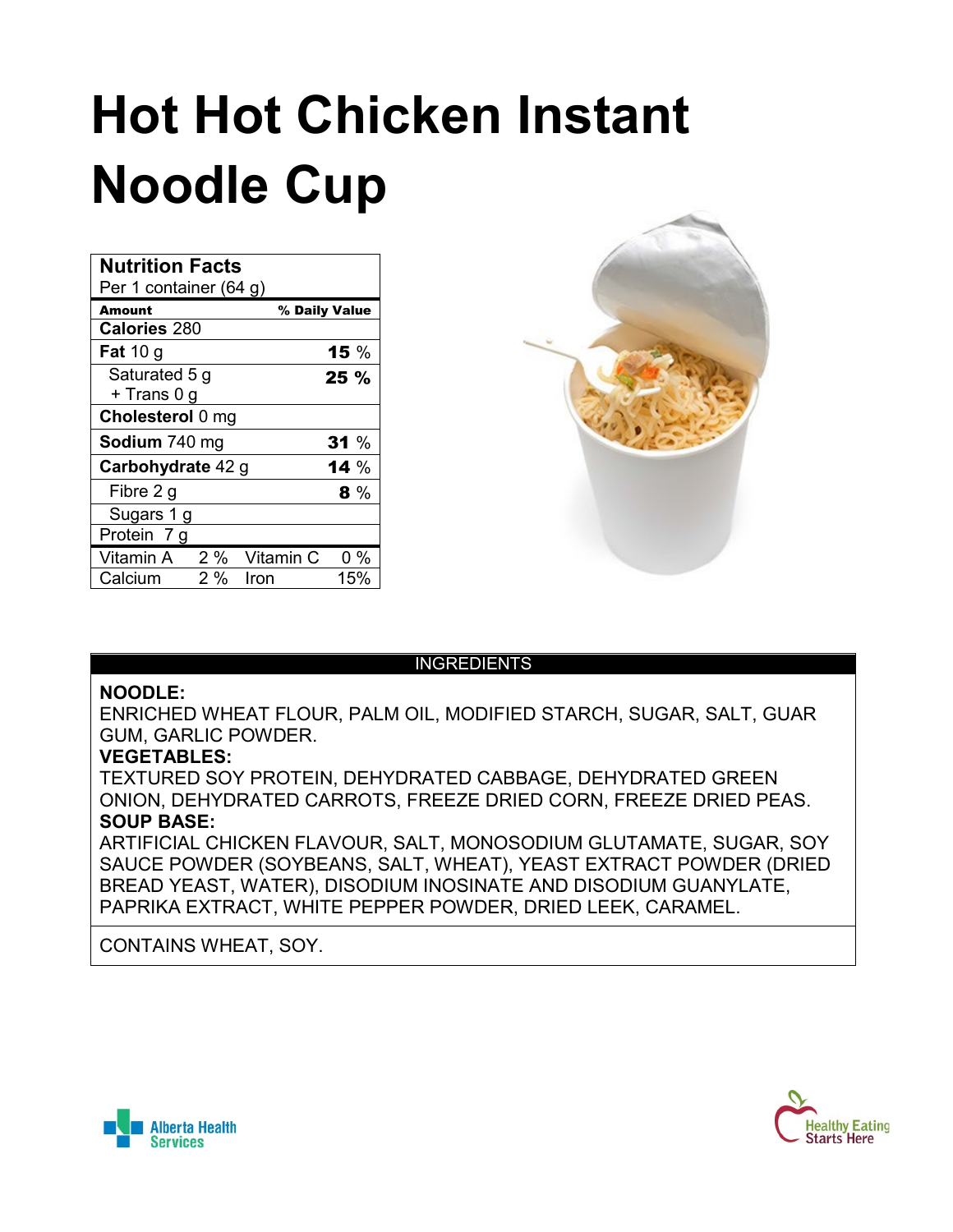## **Ready-Bake Frozen Pepperoni Pizza**

| <b>Nutrition Facts</b><br>Per 1/6 pizza (88 g) |                          |               |               |  |  |
|------------------------------------------------|--------------------------|---------------|---------------|--|--|
| Amount                                         |                          |               | % Daily Value |  |  |
| <b>Calories 220</b>                            |                          |               |               |  |  |
| <b>Fat</b> $9g$                                |                          |               | 14 $%$        |  |  |
| Saturated 3.5 g                                |                          |               | 18 %          |  |  |
| + Trans 0 g                                    |                          |               |               |  |  |
|                                                | <b>Cholesterol</b> 20 mg |               |               |  |  |
| Sodium 550 mg                                  |                          |               | 23 %          |  |  |
| Carbohydrate 26 g                              |                          | 9 %           |               |  |  |
| Fibre 1 g                                      |                          |               | 4 %           |  |  |
| Sugars 2 g                                     |                          |               |               |  |  |
| Protein 9 g                                    |                          |               |               |  |  |
| Vitamin A                                      |                          | 2 % Vitamin C | 0 %           |  |  |
| Calcium                                        | 10 %                     | Iron          | 15 %          |  |  |



#### INGREDIENTS

#### **CRUST:**

WHEAT FLOUR, WATER, EXTRA-VIRGIN OLIVE OIL, SALT, SUGAR, YEAST, MALTED BARLEY FLOUR).

#### **TOPPING:**

MOZZARELLA CHEESE (MILK, BACTERIAL CULTURES, SALT, MICROBIAL ENZYMES, CELLULOSE), SAUCE (WATER, TOMATO PASTE, BASIL, EXTRA-VIRGIN OLIVE OIL, GARLIC PURÉE, SALT, SUGAR, OREGANO, VINEGAR, THYME, SPICES, SOY OIL), PEPPERONI (PORK, SALT, SPICES, [MUSTARD], DEXTROSE, LACTIC ACID STARTER CULTURE, FLAVOURS, SODIUM ASCORBATE, GARLIC POWDER, SODIUM NITRITE, PORK STOCK, CITRIC ACID), EXTRA-VIRGIN OLIVE OIL, DEHYDRATED PARSLEY.



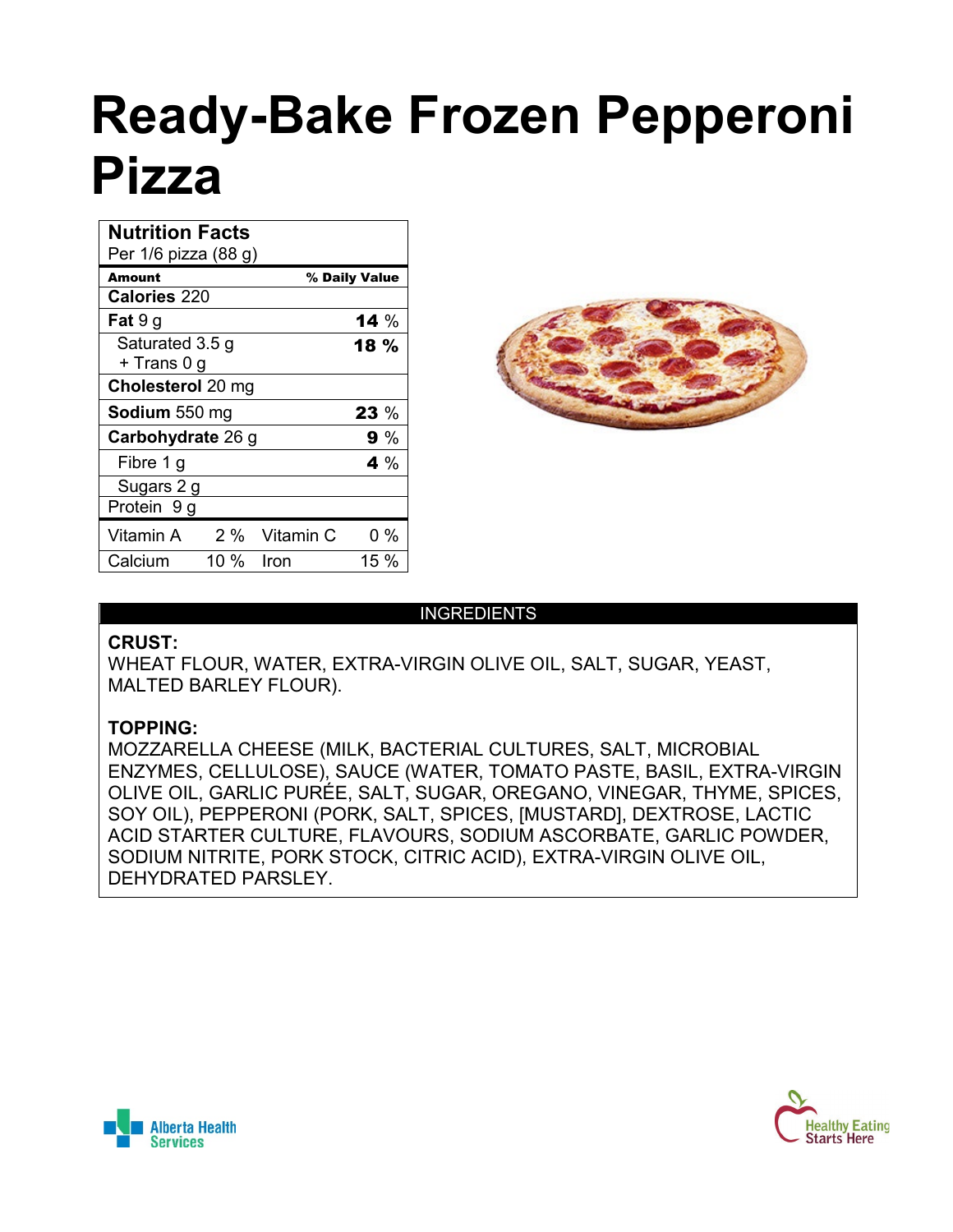## **The Original Potato Chips**

| <b>Nutrition Facts</b> |     |                |               |
|------------------------|-----|----------------|---------------|
| Per 36 chips $(50 g)$  |     |                |               |
| <b>Amount</b>          |     |                | % Daily Value |
| <b>Calories 280</b>    |     |                |               |
| <b>Fat</b> 18 $q$      |     |                | 28%           |
| Saturated 2 g          |     |                | 10 %          |
| + Trans 0 g            |     |                |               |
| Cholesterol 0 mg       |     |                |               |
| Sodium 330 mg          |     |                | 14 $%$        |
| Carbohydrate 26 g      |     |                | 9%            |
| Fibre 1 g              |     |                | 4 %           |
| Sugars 0 g             |     |                |               |
| Protein 3 g            |     |                |               |
| Vitamin A              | 0 % | Vitamin C 20 % |               |
| Calcium                | 0 % | Iron           | 4 %           |



#### INGREDIENTS

SPECIALLY SELECTED POTATOES, VEGETABLE OIL, SALT.



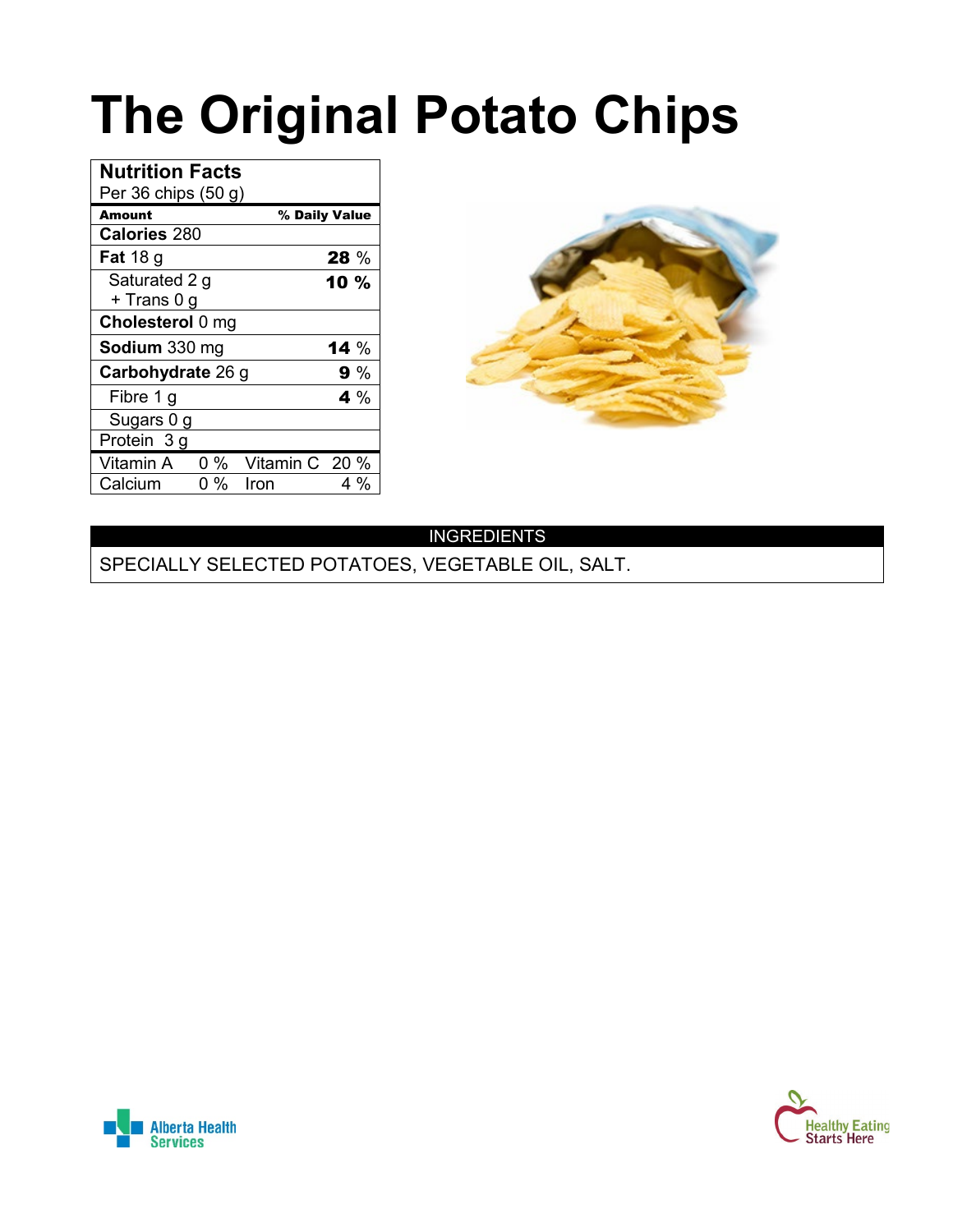## **Which granola bar would you choose?**

## **A B**

| <b>Nutrition Facts</b><br>Per 1 bar (35 g) |       |           |               |
|--------------------------------------------|-------|-----------|---------------|
| <b>Amount</b>                              |       |           | % Daily Value |
| Calories 160                               |       |           |               |
| <b>Fat</b> 7 g                             |       |           | 10 $%$        |
| Saturated 2 g                              |       |           | 10 %          |
| + Trans 0 g                                |       |           |               |
| Cholesterol 0 mg                           |       |           |               |
| Sodium 140 mg                              |       |           | 6%            |
| Carbohydrate 22 g                          |       |           | 7%            |
| Fibre 1 g                                  |       |           | 6 %           |
| Sugars 8 g                                 |       |           |               |
| Protein 3 g                                |       |           |               |
| Vitamin A                                  | $0\%$ | Vitamin C | 0%            |
| Calcium                                    | 2%    | Iron      | 2 %           |

#### INGREDIENTS

ALMONDS, CORN SYRUP, WHOLE GRAIN OATS, SUGAR, RICE FLOUR, PALM KERNEL OIL, WHOLE GRAIN WHEAT, VEGETABLE GLYCERIN, HONEY ROASTED ALMOND BUTTER (ALMONDS, HONEY, MALTODEXTRIN, PALM OIL, MIXED TOCOPHEROLS), FRUCTOSE, CANOLA OIL, SALT, SOY LECITHIN, CORN STARCH, REDUCED MINERALS WHEY, NONFAT MILK, BARLEY MALT EXTRACT, BAKING SODA, NATURAL FLAVOUR, MIXED TOCOPHEROLS.



| <b>Nutrition Facts</b><br>Per 1 bar $(35 g)$ |       |           |               |  |
|----------------------------------------------|-------|-----------|---------------|--|
| Amount                                       |       |           | % Daily Value |  |
| <b>Calories 150</b>                          |       |           |               |  |
| <b>Fat</b> 5 g                               |       |           | 8%            |  |
| Saturated 0.5 g                              |       |           | 3%            |  |
| + Trans 0 g                                  |       |           |               |  |
| Cholesterol 0 mg                             |       |           |               |  |
| Sodium 115 mg                                |       | 5 %       |               |  |
| Carbohydrate 19 g                            |       | 6 %       |               |  |
| Fibre 4 g                                    |       |           | <b>16</b> $%$ |  |
| Sugars 5 g                                   |       |           |               |  |
| Protein 7 g                                  |       |           |               |  |
| Vitamin A                                    | $0\%$ | Vitamin C | 0%            |  |
| Calcium                                      | 4 %   | Iron      | 10 %          |  |

#### INGREDIENTS

ROLLED WHOLE GRAIN BLEND (HARD RED WHEAT, OATS, RYE, BARLEY, TRITICALE), ROASTED ALMONDS (ALMONDS, VEGETABLE OIL), BROWN RICE SYRUP, SOY FLOUR, TAPIOCA STARCH, DRIED CANE SYRUP, WHOLE FLAXSEED, ACACIA GUM, EXPELLER PRESSED CANOLA OIL, GLYCERIN, OAT HULL FIBRE, SOY FIBRE, SEA SALT, NATURAL FLAVOUR, CORN STARCH, MOLASSES, SOY LECITHIN, SKIM MILK POWDER, XANTHAN GUM, PEANUT FLOUR.



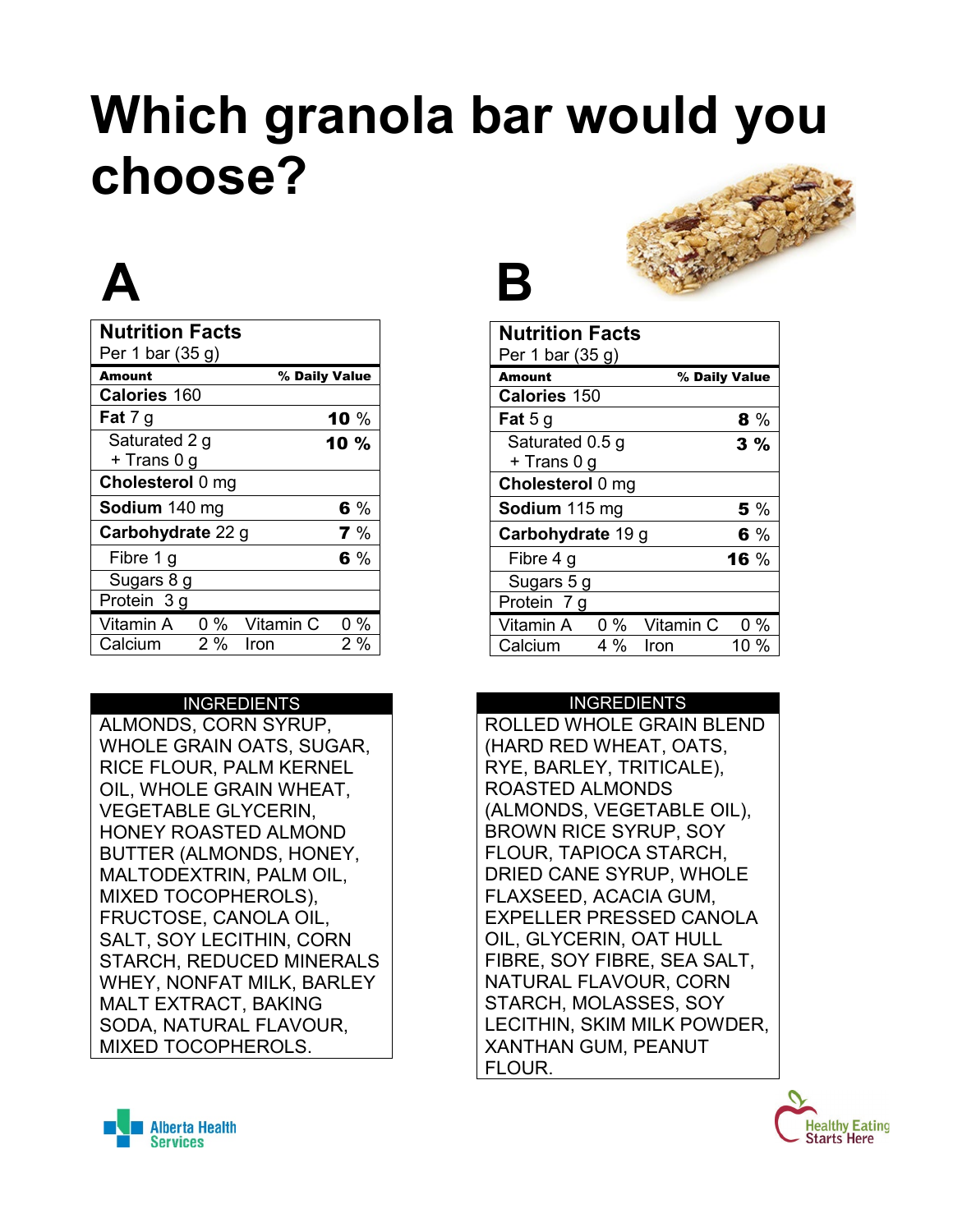# **Activity Station:**

## **Ingredient Investigation**



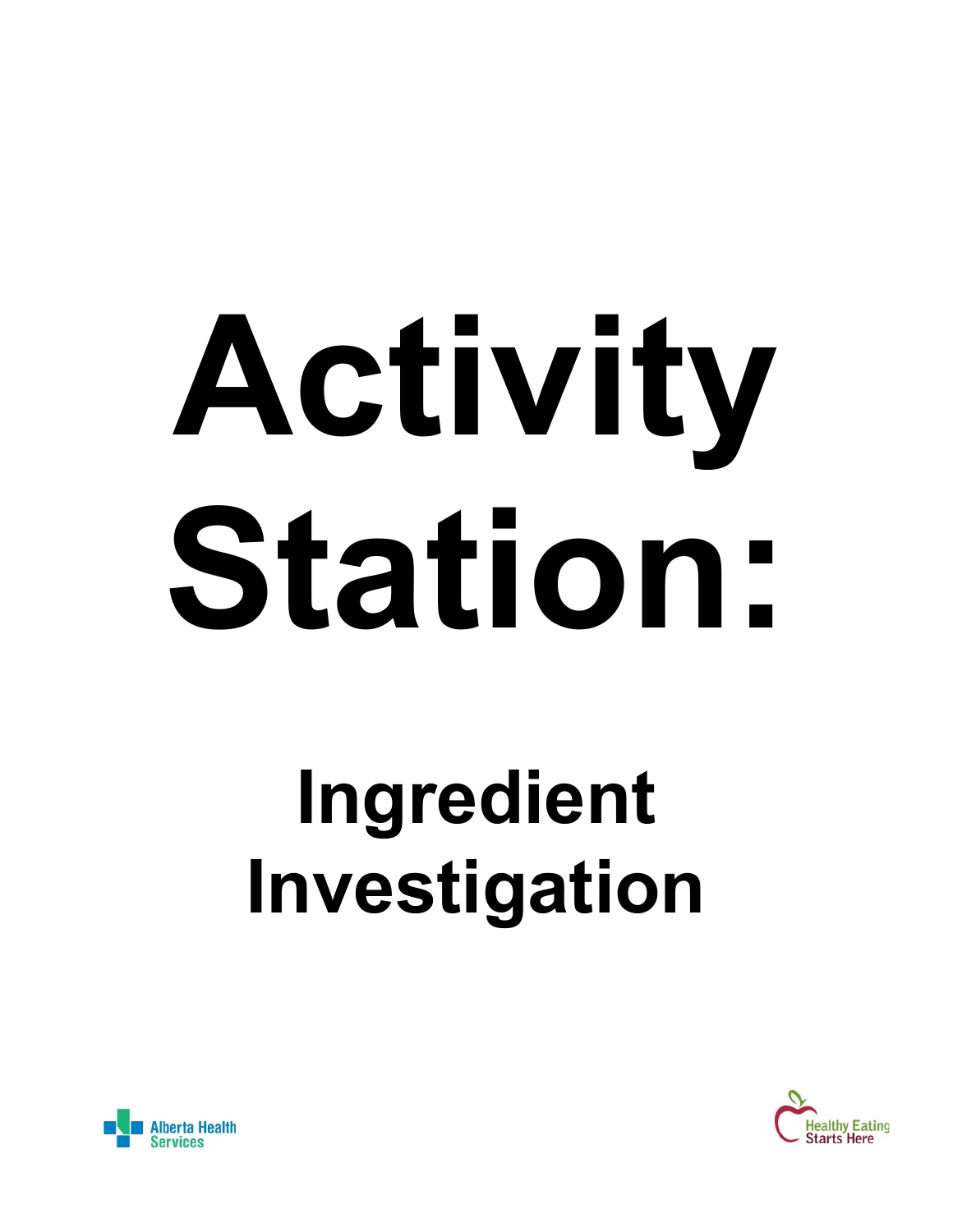## **Activity Station: Ingredient Investigation**

Instructions:

Part A:

• Choose at least four food labels. Look at the ingredient lists.

Sugar and sodium can be called many different names. Can you spot them all?

- Use dry erase markers to circle the different names for sugar in blue and sodium in red.
- Use the worksheet to answer the questions.

Part B:

• Look at the labels for Granola Bar A and B. Which granola bar would you choose and why?

*Hint:* Look at the "*Ingredient Investigation – Fact Sheet"* and "*Label Reading the Healthy Way" handout.*



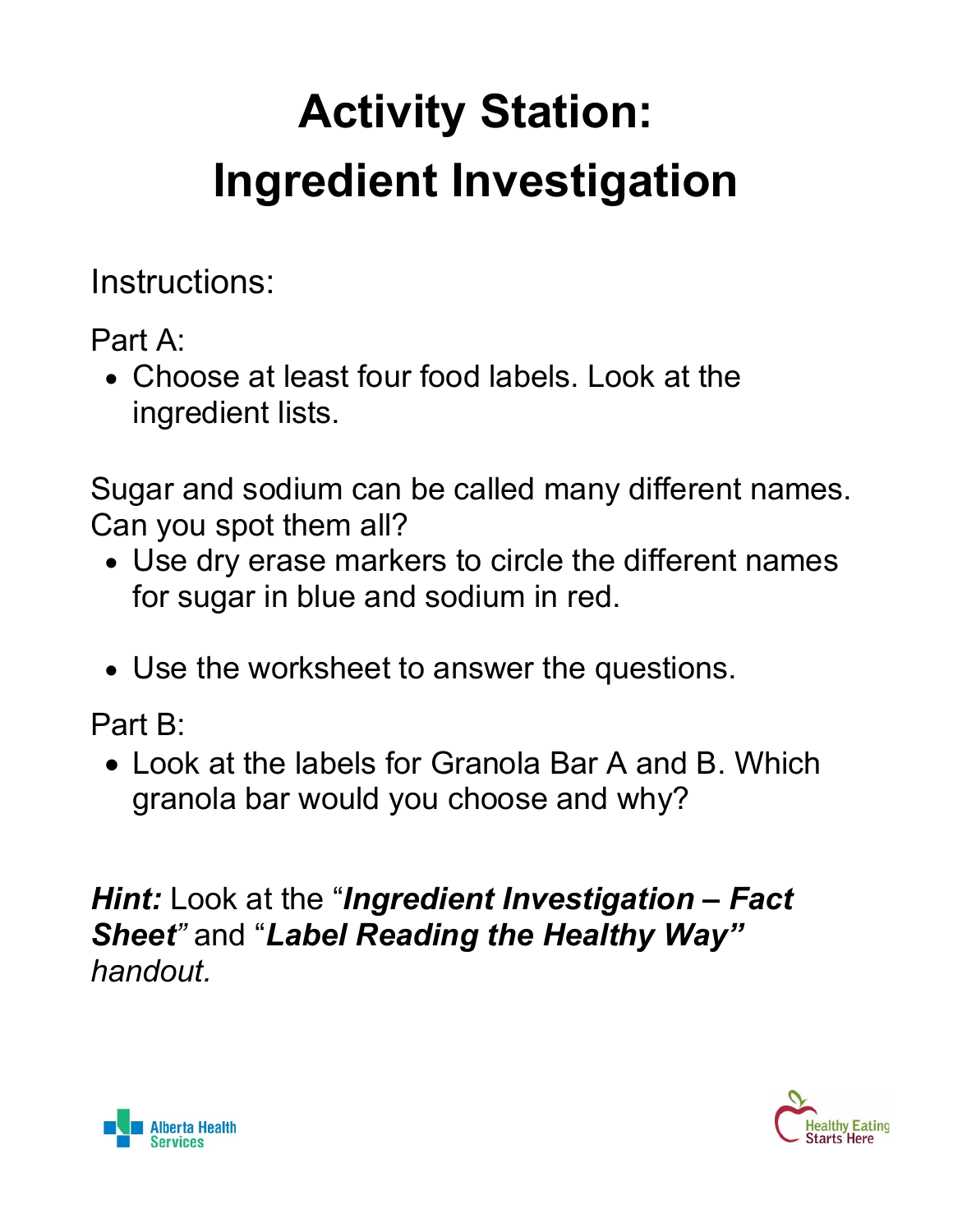#### **Ingredient Investigation – Worksheet**

- 1. In what order are ingredients listed?
- 2. List all the names which mean sodium that you can find in the ingredient lists:
- 3. List all the names which mean sugar that you can find in the ingredient lists:

4. Without using the ingredient list, where else on a food package can you find nutrition information to help you make healthier choices?

5. How do you tell if there is a little or a lot of a nutrient in a food?

6. You are trying to make the healthiest choice between granola bar A and B. Which granola bar do you choose and why?